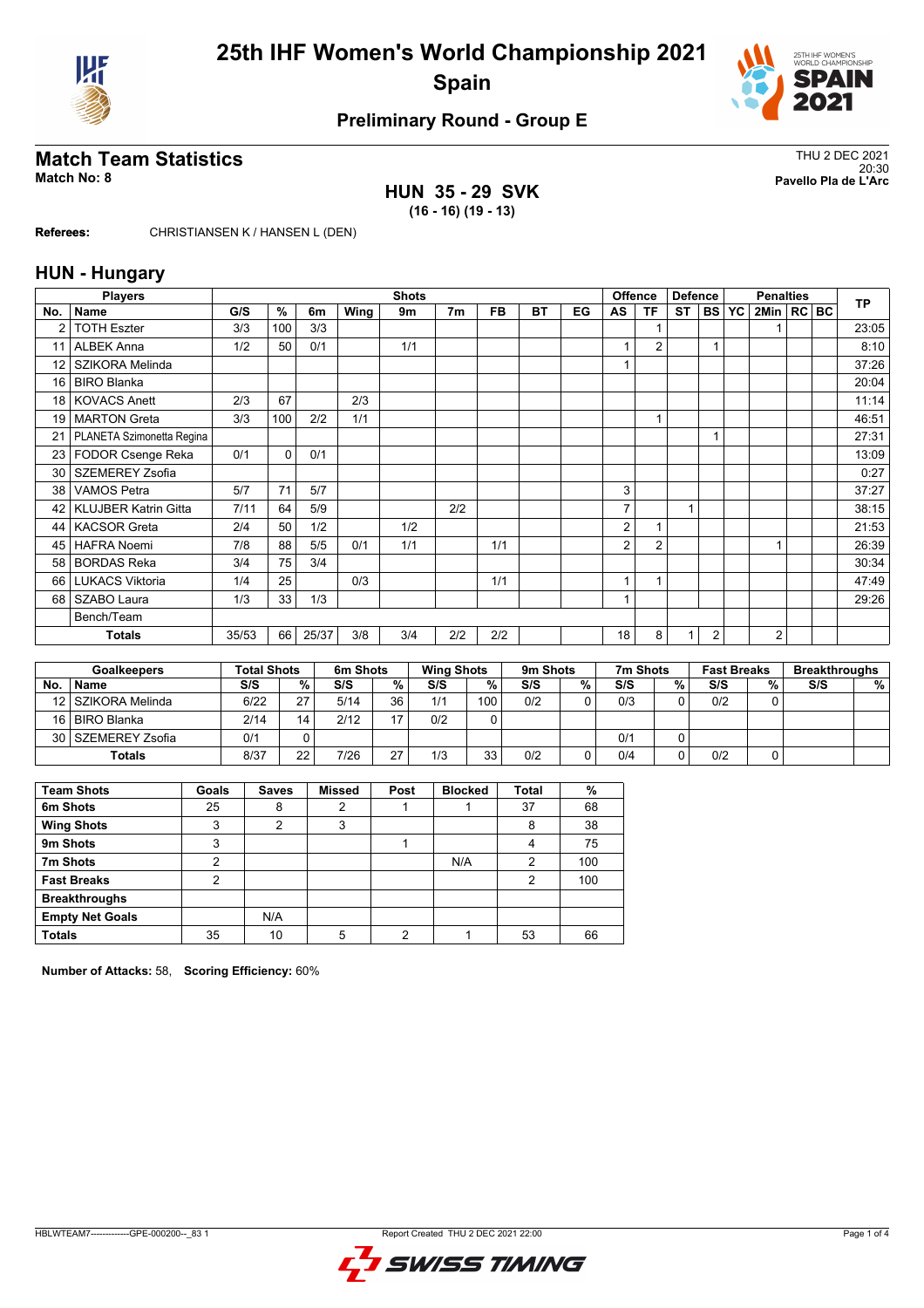



## **Preliminary Round - Group E**

#### **Match Team Statistics** Thus and the statistics of the statistics of the statistics of the statistics of the statistics of the statistics of the statistics of the statistics of the statistics of the statistics of the stati 20:30 **Match No: 8 Pavello Pla de L'Arc**

**HUN 35 - 29 SVK (16 - 16) (19 - 13)**

**Referees:** CHRISTIANSEN K / HANSEN L (DEN)

#### **HUN - Hungary**

| <b>Players</b>            |                      |                        | <b>Shots Distribution</b> |                   |             |              |  |
|---------------------------|----------------------|------------------------|---------------------------|-------------------|-------------|--------------|--|
| Goals / Shots             |                      |                        |                           |                   |             |              |  |
| 2 TOTH E                  | 11 ALBEK A           | 12 SZIKORA M           | 16 BIRO B                 | 18 KOVACS A       | 19 MARTON G | 21 PLANETA S |  |
|                           |                      |                        |                           |                   | 1/1         |              |  |
|                           |                      |                        |                           | 1/1<br>. .        |             |              |  |
| $\blacksquare$ 1/1<br>1/1 | $1/1$ $\blacksquare$ | $1/1$ u $\blacksquare$ |                           | 0/1<br>1/1<br>н и | 2/2<br>n ei |              |  |
|                           | 1-Post               |                        |                           |                   |             |              |  |
| 23 EODOR C.               | 30 SZEMEREY Z        | 38 VAMOS P             | 42 KILLIRER K             | 44 KACSOR G       | 45 HAFRA N  | 58 RORDAS R  |  |

| 23 FODOR C         | 30 SZEMEREY Z | 38 VAMOS P |     | 42 KI UJBER K               | 44 KACSOR G | 45 HAFRA N        | 58 BORDAS R         |     |
|--------------------|---------------|------------|-----|-----------------------------|-------------|-------------------|---------------------|-----|
|                    |               |            | 1/1 | <b>A</b> <i>IA</i><br>      |             | רור<br>212        | 414<br>$\mathbf{L}$ |     |
|                    |               | 1/1        | 1/1 | 0/1<br>- 8. 8               |             |                   | 1/1                 |     |
| $\blacksquare$ 0/1 |               | 2/2<br>1/2 | 2/3 | 2/2<br>$1/2$ $\blacksquare$ | 1/1         | 1/1<br>1/2<br>11' | 1/1<br>2/2          | 111 |
|                    |               | 1-Missed   |     | I-Blocked                   | 1-Post      | 1-Missed          | i-Missed            |     |



**Team** Goals / Shots

B



Saves / Shots

| 1/4 | 1/2 | 1/5 |
|-----|-----|-----|
|     |     | 2/2 |
| 0/8 | 1/8 | 2/8 |

12 SZIKORA M  $1/2$   $1/2$   $0/3$ 

 $\frac{1}{\sqrt{1}}$  0/1

|               |     | 1/1              |
|---------------|-----|------------------|
| 0/2           | 1/5 | 2/7              |
| 16 BIRO B     |     |                  |
| 0/2           |     | $\overline{1/2}$ |
|               |     | 1/1              |
| 0/5           | 0/3 | 0/1              |
| 30 SZEMEREY Z |     |                  |
|               |     |                  |

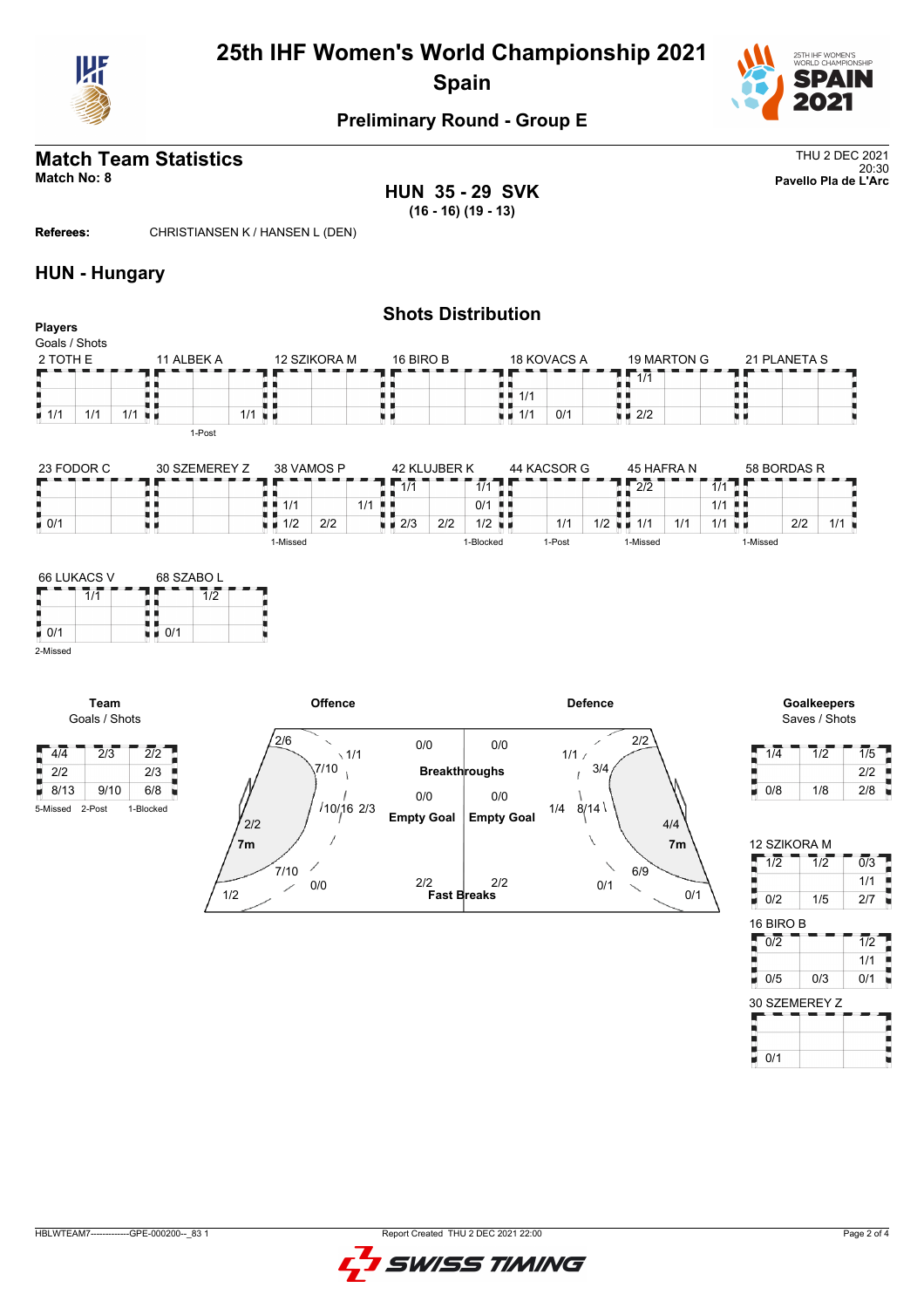



## **Preliminary Round - Group E**

## **Match Team Statistics** Thus and the statistics of the statistics of the statistics of the statistics of the statistics of the statistics of the statistics of the statistics of the statistics of the statistics of the stati

**HUN 35 - 29 SVK (16 - 16) (19 - 13)**

20:30 **Match No: 8 Pavello Pla de L'Arc**

**Referees:** CHRISTIANSEN K / HANSEN L (DEN)

#### **SVK - Slovakia**

|                 | <b>Players</b>              | <b>Shots</b> |             |       |      |     |                |           |           |    | <b>Offence</b><br><b>Defence</b> |                | <b>Penalties</b> |            |           |              | <b>TP</b> |  |       |
|-----------------|-----------------------------|--------------|-------------|-------|------|-----|----------------|-----------|-----------|----|----------------------------------|----------------|------------------|------------|-----------|--------------|-----------|--|-------|
| No.             | <b>Name</b>                 | G/S          | %           | 6m    | Wing | 9m  | 7 <sub>m</sub> | <b>FB</b> | <b>BT</b> | EG | AS                               | <b>TF</b>      | <b>ST</b>        | <b>BSI</b> | <b>YC</b> | 2Min   RC BC |           |  |       |
| 5               | REBICOVA Marianna           | 2/5          | 40          | 1/2   |      | 1/3 |                |           |           |    | 3                                | 3              |                  |            |           |              |           |  | 33:17 |
| 6               | POPOVCOVA Martina           |              |             |       |      |     |                |           |           |    |                                  |                |                  |            |           |              |           |  | 16:23 |
| 10              | POCSIKOVA Katarina          |              |             |       |      |     |                |           |           |    |                                  |                |                  |            |           |              |           |  | 22:22 |
| 11              | <b>LANCZ Barbora</b>        | 6/11         | 55          | 4/7   |      | 1/3 |                | 1/1       |           |    | 6                                | 3              |                  |            |           |              |           |  | 46:57 |
| 15 <sup>1</sup> | <b>HUDAKOVA Anette Emma</b> |              |             |       |      |     |                |           |           |    |                                  |                |                  |            |           |              |           |  | 5:51  |
| 17              | <b>BAJCIOVA Vladimira</b>   | 3/6          | 50          | 3/6   |      |     |                |           |           |    | 2                                |                |                  |            |           |              |           |  | 29:15 |
| 19 <sub>1</sub> | HOLEJOVA Adriana            | 1/1          | 100         | 1/1   |      |     |                |           |           |    | 2                                | $\overline{2}$ | 1                |            |           |              |           |  | 12:54 |
| 21              | SZARKOVA Simona             |              |             |       |      |     |                |           |           |    |                                  |                |                  |            |           |              |           |  |       |
| 27              | NEMETHOVA Natalia           |              |             |       |      |     |                |           |           |    |                                  |                |                  |            |           |              |           |  |       |
| 31              | <b>TRUNKOVA Nikoleta</b>    | 7/9          | 78          | 6/8   |      |     |                | 1/1       |           |    |                                  |                |                  |            |           | 2            |           |  | 52:52 |
| 37              | STEFANIKOVA Bibiana         | 0/1          | $\mathbf 0$ |       | 0/1  |     |                |           |           |    |                                  |                |                  |            |           |              |           |  | 36:08 |
| 42              | <b>BUJNOCHOVA Karin</b>     | 2/3          | 67          | 2/3   |      |     |                |           |           |    |                                  | 3              |                  |            |           |              |           |  | 39:45 |
| 44              | <b>BAZIK Boglarka</b>       |              |             |       |      |     |                |           |           |    |                                  |                |                  |            |           |              |           |  | 19:39 |
| 66 l            | MEDVEDOVA Adriana           |              |             |       |      |     |                |           |           |    |                                  |                |                  |            |           |              |           |  | 14:18 |
| 90              | OGUNTOYAVA Viktoria         |              |             |       |      |     |                |           |           |    |                                  |                |                  |            |           |              |           |  | 45:42 |
| 91              | <b>BIZIKOVA Reka</b>        | 8/8          | 100         | 2/2   | 2/2  |     | 4/4            |           |           |    |                                  | 1              |                  |            |           |              |           |  | 44:37 |
|                 | Bench/Team                  |              |             |       |      |     |                |           |           |    |                                  | $\overline{2}$ |                  |            |           |              |           |  |       |
|                 | <b>Totals</b>               | 29/44        | 66          | 19/29 | 2/3  | 2/6 | 4/4            | 2/2       |           |    | 16                               | 17             | $\overline{2}$   |            |           | 3            |           |  |       |

|           | <b>Goalkeepers</b>       | <b>Total Shots</b> |    | 6m Shots |    | <b>Wing Shots</b> |    | 9 <sub>m</sub> Shots |   | 7m Shots |   | <b>Fast Breaks</b> |     | <b>Breakthroughs</b> |   |
|-----------|--------------------------|--------------------|----|----------|----|-------------------|----|----------------------|---|----------|---|--------------------|-----|----------------------|---|
| <b>No</b> | <b>Name</b>              | S/S                | %. | S/S      | %  | S/S               | %  | S/S                  | % | S/S      | % | S/S                | 0/2 | S/S                  | % |
|           | 66   MEDVEDOVA Adriana   | 1/11               |    | 0/7      |    | 1/2               | 50 |                      |   | 0/1      |   | 0/1                |     |                      |   |
|           | 90   OGUNTOYAVA Viktoria | 9/34               | 26 | 8/26     | 31 | 1/3               | 33 | 0/3                  |   | 0/1      |   | 0/1                |     |                      |   |
|           | <b>Totals</b>            | 10/45              | つつ | 8/33     | 24 | 2/5               | 40 | 0/3                  |   | 0/2      |   | 0/2                |     |                      |   |

| <b>Team Shots</b>      | Goals | <b>Saves</b> | <b>Missed</b> | Post | <b>Blocked</b> | <b>Total</b> | %   |
|------------------------|-------|--------------|---------------|------|----------------|--------------|-----|
| 6m Shots               | 19    |              |               |      | 2              | 29           | 66  |
| <b>Wing Shots</b>      | າ     |              |               |      |                | 3            | 67  |
| 9m Shots               | 2     |              |               | 2    |                | 6            | 33  |
| 7m Shots               | 4     |              |               |      | N/A            | 4            | 100 |
| <b>Fast Breaks</b>     | 2     |              |               |      |                | 2            | 100 |
| <b>Breakthroughs</b>   |       |              |               |      |                |              |     |
| <b>Empty Net Goals</b> |       | N/A          |               |      |                |              |     |
| <b>Totals</b>          | 29    | 8            |               | 3    | 3              | 44           | 66  |

**Number of Attacks:** 58, **Scoring Efficiency:** 50%